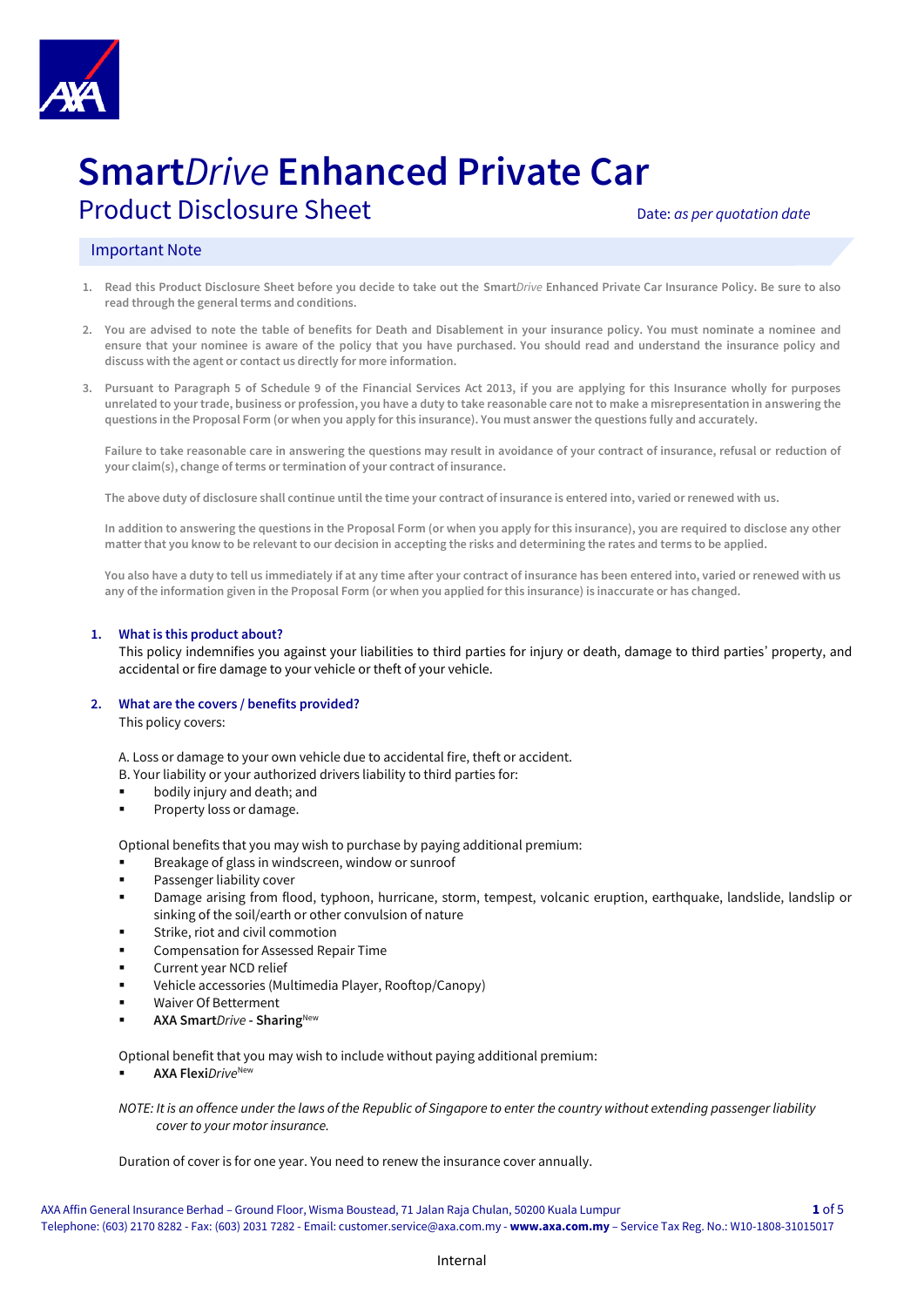#### **3. What is AXA Smart***Drive* **- Sharing?**

**AXA Smart***Drive* **- Sharing** is an extension that provides you, your vehicle and other third party road users with an all-in-one protection under E-hailing usage. With **AXA Smart***Drive* **- Sharing**, your vehicle is extended to cover:

- 1) Loss or Damage to your own car
- 2) Liability to Third Party
- 3) Legal Liability to/ of passenger
- 4) Driver PA with the following scale:

| <b>Schedule of Benefits</b>              |            |  |  |  |
|------------------------------------------|------------|--|--|--|
| <b>Benefits Per Person</b>               | Limit (RM) |  |  |  |
| <b>Accidental Death</b>                  | 10,000     |  |  |  |
| Permanent Total Disablement              | 10,000     |  |  |  |
| Loss of both hands or both feet          | 10,000     |  |  |  |
| Loss of sight of both eyes               | 10,000     |  |  |  |
| Loss of one eye and one hand or one foot | 10,000     |  |  |  |
| Loss of one hand or one foot             | 5,000      |  |  |  |
| Loss of sight of one eye                 | 5,000      |  |  |  |
| <b>Medical Expenses</b>                  | 500        |  |  |  |

**a) How much additional premium do I have to pay for AXA Smart***Drive* **- Sharing if I am an existing Smart***Drive* **- Private Car policy holder?**

The additional premium may vary depending on you and your vehicle risk profile, no-claim-discount (NCD) entitlement

- **b) If I have extended windscreen, radio/CD/multimedia system, strike/riot and flood/landslide coverage in my existing Smart***Drive* **- Private Car policy, do I need to extend the coverage for e-hailing services under Smart***Drive* **- Sharing?** No, any benefit(s) that is opted in your **Smart***Drive* **- Private Car** policy will be extended to E-hailing services automatically
- **c) Can I increase the Sum Insured for Driver & Passenger Personal Accident?** The Personal Accident limit is fixed under **AXA Smart***Drive* **- Sharing**. However, if you need any additional insurance coverage, you may opt for our **Smart Protection** Personal Accident
- **d) Where can I get further information regarding AXA Smart***Drive* **– Sharing?** More information can be acquired from our websites and brochure

#### **4. How much premium do I have to pay with AXA Smart***Drive* **with AXA Smart***Drive* **– Sharing add-on ?**

The premium you have to pay may vary depending on you and your vehicle risk profile, no-claim-discount (NCD) entitlement, optional benefits required and our underwriting requirements.

| Example                                                                                                                   |            |  |                                 |  |  |  |
|---------------------------------------------------------------------------------------------------------------------------|------------|--|---------------------------------|--|--|--|
| Gross premium for a new private car with sum insured RM40,000                                                             |            |  |                                 |  |  |  |
| Comprehensive cover:                                                                                                      | RM1,287.80 |  |                                 |  |  |  |
| NCD entitlement (25%)                                                                                                     | RM 321.95  |  | For actual amount, please refer |  |  |  |
| Additional cover - AXA SmartDrive - Sharing                                                                               | RM 511.42  |  | to quotation.                   |  |  |  |
| The estimated gross premium which is including agent's commission but excluding Service Tax and stamp duty is RM1,055.85. |            |  |                                 |  |  |  |

\* This sum insured is based on the current market value of the vehicle based on reference to vehicle valuation database system approved by PIAM.

| 5. | What are the fees and charges I have to pay?  |      |  |  |  |
|----|-----------------------------------------------|------|--|--|--|
|    | i. Commission to the insurance agent (if any) | 10%  |  |  |  |
|    | ii. Stamp dutv                                | RM10 |  |  |  |
|    | iii. Service Tax                              | 6%   |  |  |  |

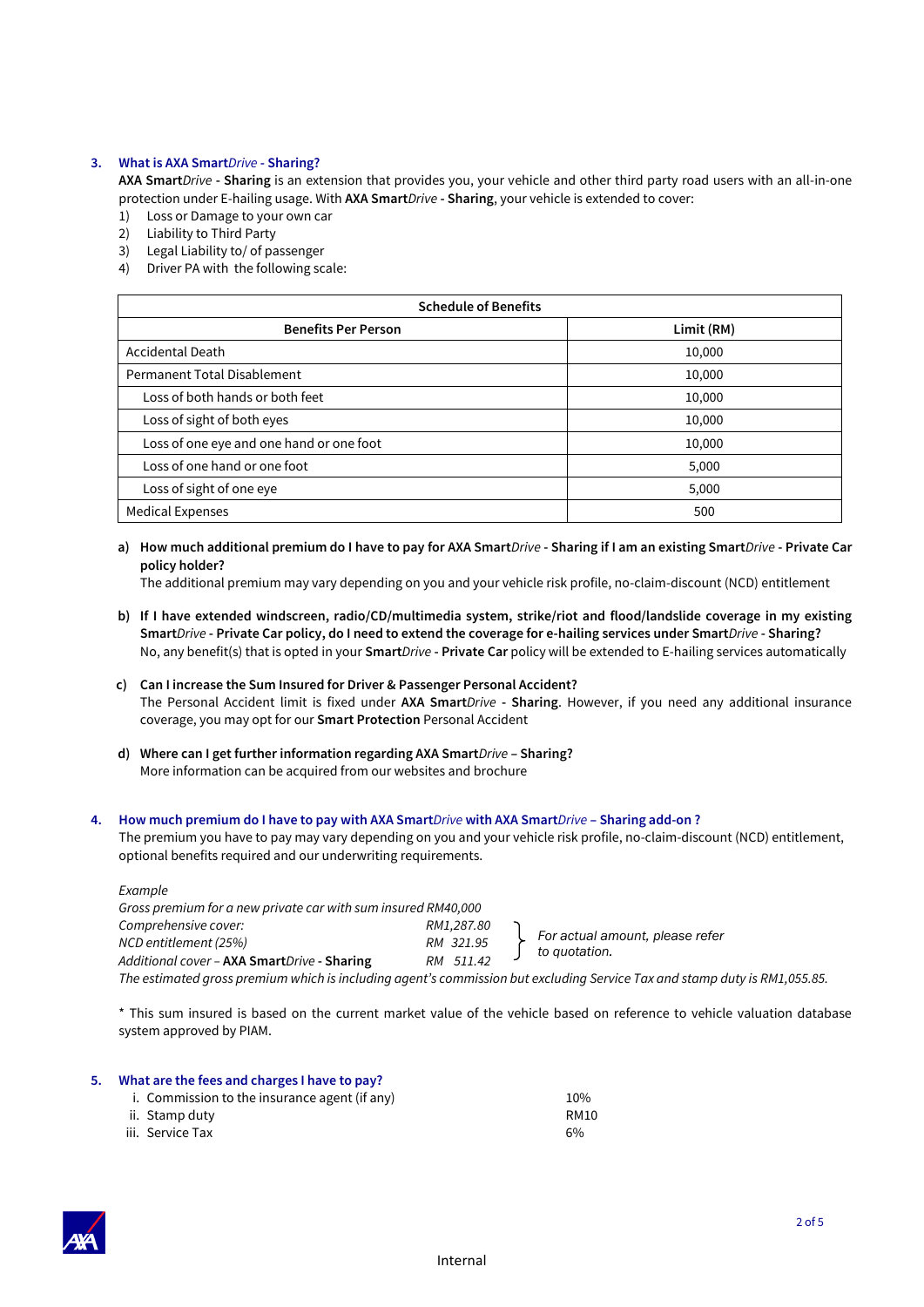#### **6. What are some of the key terms and conditions that I should be aware of?**

- Duty of disclosure You must disclose all material facts which you know or ought to know such as your personal pursuits which could affect the risk profile. You must ensure that the proposal form is completed accurately as it forms the basis of the insurance contract.
- Cash before cover Full premium must be paid to us or our authorized agent representing us before cover can be granted.
- Under/ Over Insurance You must ensure that your vehicle is insured at the appropriate amount.
- Compulsory excess if your car is driven by a person who is:
	- a) Under age 21 or
	- b) A "L" license holder or
	- c) A full license holder for less than 2 years or
	- d) Not named in your policy
	- The amount of loss you have to bear is RM400
- Claims After an event which may become the subject of claims under the policy,
	- a) Please make a police report within 24 hours and immediately notify us in writing with full details
	- b) Betterment would be applied for your vehicle aged five years and above
	- c) You may not be entitled to a NCD on renewal of your policy

*Note: The list is non-exhaustive. Please refer to the policy contract for the full list of terms and conditions under this policy.*

#### **7. How much should You insure Your vehicle under a Comprehensive or Third Party, Fire and Theft Policy?**

The following are the Sum Insured values that You would need to take into consideration when insuring Your vehicle. This is to ensure Your vehicle is not over or under insured.

• Market Value

We refer to the Motor Vehicle Market Valuation System provided by Insurance Services Malaysia Berhad (ISM) to determine the Sum Insured of Your vehicle at the time You purchase / renew Your policy, as well as the Market Value at the time of loss. When a claim is made, the Market Value of Your vehicle would be determined by ISM and this value would be accepted as the cost of purchasing a replacement vehicle of the same make, model and age as Your vehicle at the time of loss.

#### • Agreed Value

This value is the maximum amount paid for Your vehicle, based on Your vehicle's model and year if Your vehicle is stolen or declared total loss. This value will be agreed at the commencement of Your policy and will be used as the basis of settlement. In the event of a claim as a result of theft or total loss, this value will be the sum of payout as stated in Your policy.

• Sum Insured

If no Market Value is available from the Insurance Services Malaysia Berhad (ISM) for Your vehicle at the time You purchase / renew Your Policy, the Market Value of Your vehicle would be determined by a Registered Adjuster. That value will be agreed to by both You and Us to be the sum insured. The Sum Insured must be sufficient to cover the cost to replace Your vehicle in the event of theft or total loss.

#### **8. My bank requires me to insure my vehicle with a sum that is higher than the recommended sum insured in view of my loan amount. Am I allowed to do so?**

You are allowed to insure Your vehicle at a sum insured value higher than the recommended Market Value if Your bank insisted. However, in the event of a claim, You will only be paid up to the Market Value of the vehicle at the point of loss.

#### **9. Can I choose to insure my vehicle at any value I find suitable? I expect the insurance company to pay me the amount have insured for my vehicle when I make a claim.**

To be safe, You should insure Your vehicle at its current market value. In the event of a claim, You will only be paid the market value of Your vehicle at the point of loss and not be paid the amount determined by You. If You over-insure Your vehicle, You are at the risk of paying higher but unnecessary premiums. If You under-insure Your vehicle, it will result in a penalty where You have to bear a portion of the loss in proportion to the Under-Insurance Rules.

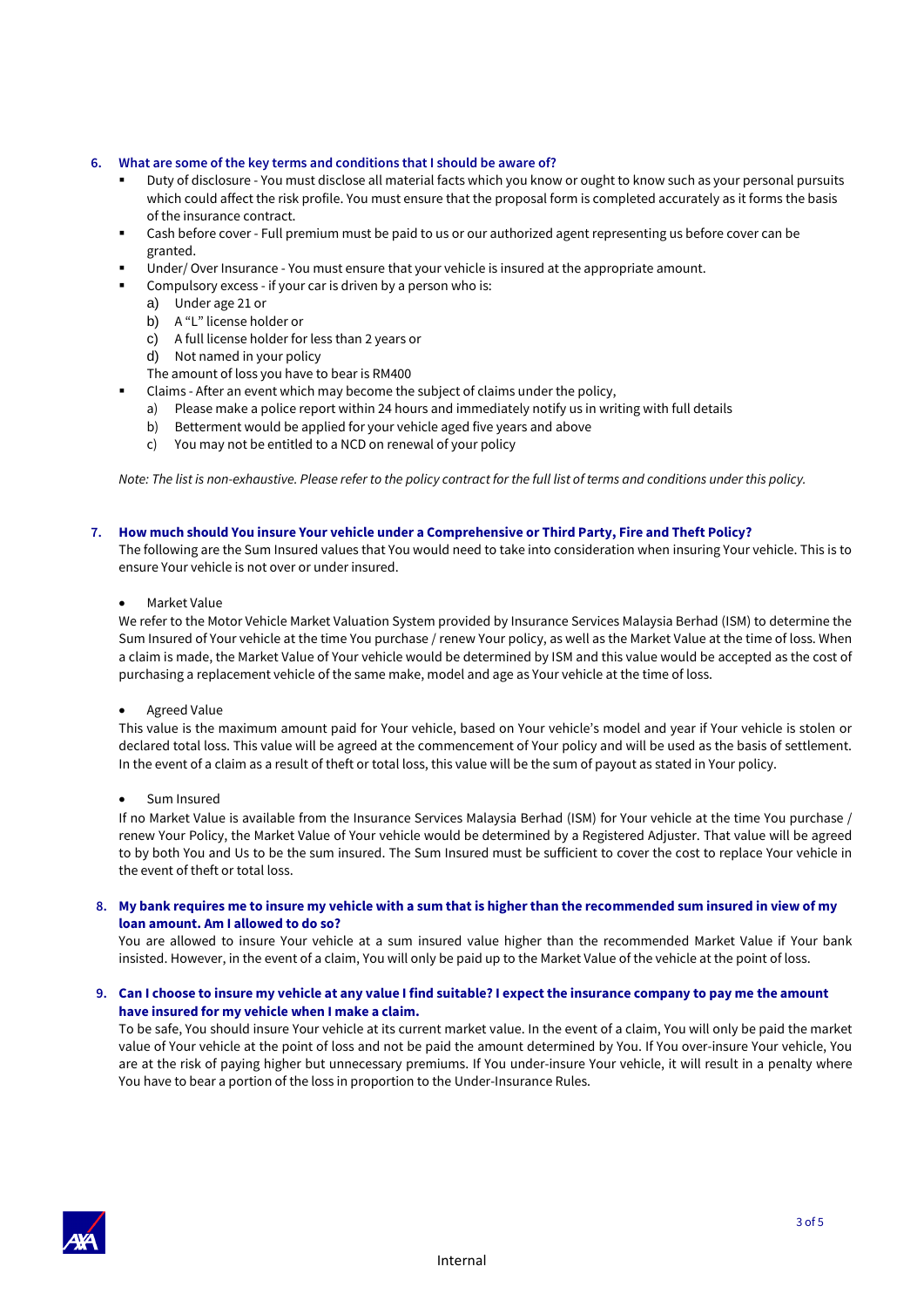#### **10. Can I choose where to send my car for repairs after an accident?**

After an accident, you may send your car to any of the following motor repairer workshops:

- A repairer workshop approved by us
- A repairer workshop which we have granted special approval (other than our approved Panel Workshop)
- A repairer workshop approved by Persatuan Insurans Am Malaysia (PIAM) under the PIAM Approved Repairers Scheme (PARS)

However, we would encourage you to send your car to our Panel Workshop to enjoy the following benefits:

- **Speed:** Repairs for damage up to RM 10,000 will be completed in 5-10 working days
- **Hassle- free:** Repair status updates, assistance in collection of documents, free ride to police station/workshop, pick up and car delivery services
- **Safety:** Dedicated AXA Road Rescue Trucks providing safety and convenience
- **Quality:** High quality repair and workmanship
- Assurance: Original parts guaranteed with 12-months warranty period

*Note: This list is non-exhaustive. Please refer to the policy contract for the terms and conditions under this policy.*

Should you prefer sending your car to a motor repairer workshop that is not in our approved Panel Workshop, please take note of the following:

- You will have to bear full potential risk and consequences of having your car repaired at the said repairer (if any)
- We have no control on charges imposed by the Non-panel Workshop. AXA will only pay up to the equivalent sum of repair at the Panel Workshop
- You will not be able to enjoy the abovementioned value-added services and benefits supported by our Panel Workshops.

A list of the Panel Workshop can be obtained from our webpage: [www.axa.com.my/contact-us](http://www.axa.com.my/contact-us)

#### **11. What are the major exclusions under this policy?**

This policy does not cover certain losses, such as:

- Your own death or bodily injury due to motor accident (Unless **AXA Smart***Drive* **Sharing** add-on is opted in)
- Your liability against claims from passengers in your vehicle (Unless **AXA Smart***Drive* **Sharing** add-on is opted in)
- Loss, damage or liability arising from an act of nature i.e. flood, storm or landslide.

*Note: This list is non-exhaustive. Please refer to the policy contract for the full list of exclusions under this policy.*

#### **12. Can I cancel my policy?**

You may cancel the policy by giving written notice and your original Certificate of Insurance to us. Upon cancellation, any refund of the premium would be based on the conditions stipulated in the policy contract.

#### **13. What do I need to do if there are changes to my contact details?**

 It is important that you inform us of any change in your contact details to ensure that all correspondences reach you in a timely manner.

#### **14. Where can I get further information?**

If you have any enquiries, please contact us at:

**Authorized agent:**

**Customer Service Centre AXA Affin General Insurance Berhad** (23820-W) Ground Floor, Wisma Boustead, 71 Jalan Raja Chulan, 50200 Kuala Lumpur, Malaysia Tel: (603) 2170 8282 Fax: (603) 2031 7282 E-Mail[: customer.service@axa.com.my](mailto:customer.service@axa.com.my) Website[: www.axa.com.my](http://www.axa.com.my/)